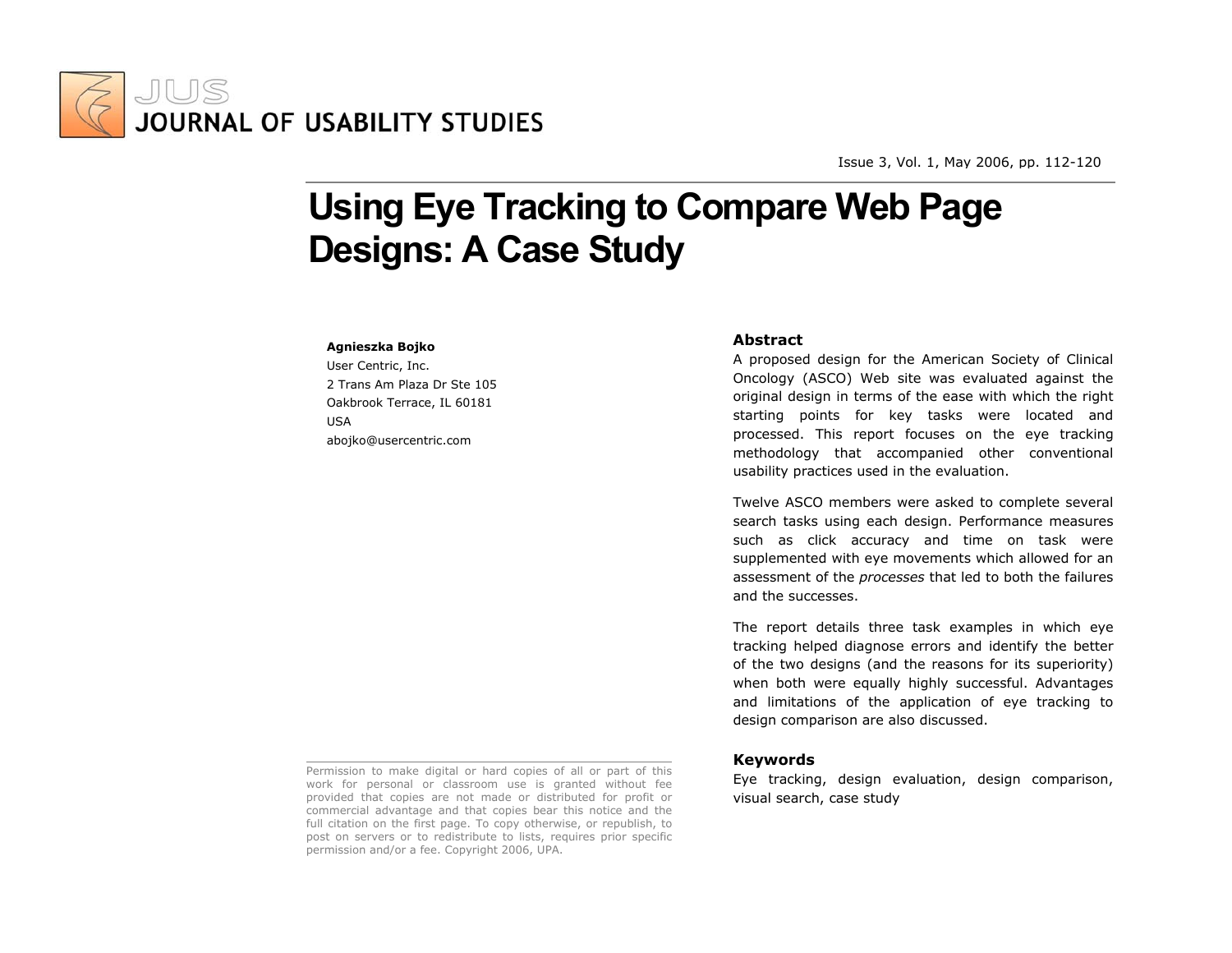# **Introduction**

We were asked by the American Society of Clinical Oncology to improve the information architecture of the ASCO.org Web site (Figure 1). The Web site contains a wealth of information on research, meetings, training, technology, and government policies that are of interest to oncologists. The primary goal of the redesign was to improve the ease with which this information and key



**Figure 1.** Original home page of ASCO.



**Figure 2.** Proposed redesign of the ASCO home page.

functionality could be found on the Web site.

Based on previous user research and usability analysis conducted on the ASCO Web site, stakeholder inputs, and Web design best practices, a new information architecture was proposed (Figure 2). The Web site's content was reorganized and renamed as a result of a card sort activity conducted with users in an earlier phase of the project. Information categories were repositioned on the page based on their importance, frequency of use, and relatedness. Additional navigational elements were added, allowing for easier access to information that was buried too deeply in the original structure.

To validate the redesign, we conducted a series of evaluation activities including an eye tracking study. The specific goals of the eye tracking study were to assess whether the redesigned home page would make it easier for users to locate the right starting point for their tasks, and

to help determine any potential areas for improvement within the proposed design.

Eye tracking has been successfully used in perception and visual search research (e.g., Findlay & Golchrist, 2003) as well as human factors (e.g., Duchowski, 2003; Wickens & Hollands, 2000) for many years. However, it has not yet established itself strongly as a method to study the screen-level search behavior<sup>\*</sup> that is a frequent component of human-computer interaction. Combined with conventional techniques that gather data based on users' overt behavior (e.g., mouse clicks), eye tracking provides another layer of insight into how users process the visual information to which they respond when interacting with systems.

To find the correct link, button, or another control on a Web page, users must successfully complete two stages of visual search: (1) deployment of attention and (2) target processing (Bojko & Stephenson, 2005). In the first stage, attention needs to be allocated to the target, so the target can be processed. Effectiveness and efficiency of this stage depends on how easy the target is to notice, which is affected by the overall display layout as well as the location and visual presentation of the target and other elements.

During the second stage of visual search, target processing, users' attentional resources are allocated to

<sup>\* &#</sup>x27;Search' in human-computer interaction can have at least two meanings: one that involves using a search box and the other that is related to visual search (i.e., looking for a target element on the screen). This paper focuses on the latter meaning of 'search', calling it 'screen-level search'.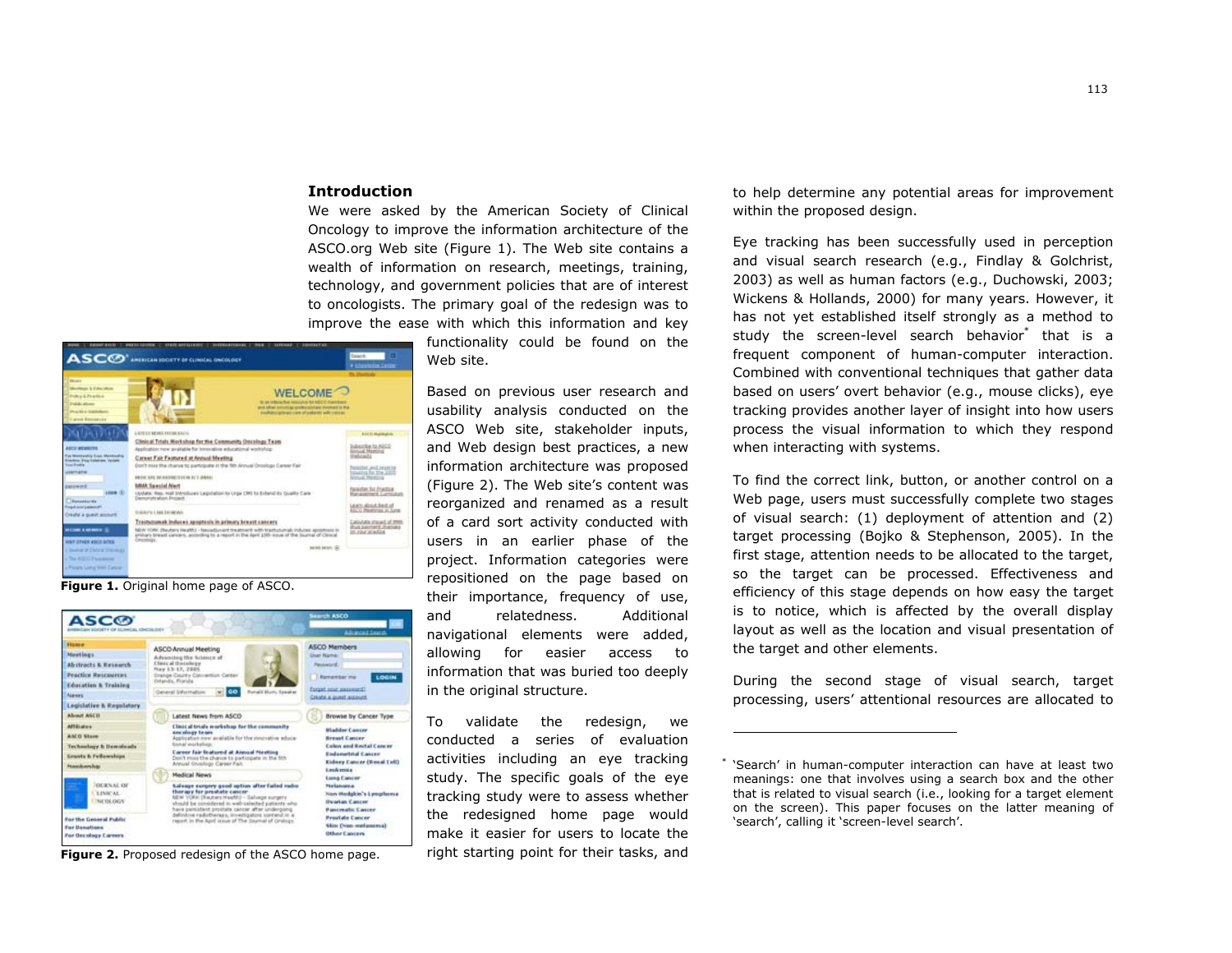

**Figure 3.** Tobii 1750 binocular remote eye tracker with sampling rate of 50Hz and 0.5° spatial resolution. The tracking hardware is fully integrated into the monitor and, by being almost invisible to the users, has little impact on the ecological validity of the studies.

# **MINI-DICTIONARY**

- *Fixation* relatively stationary eye position over an object lasting from  $\sim$  50 to  $\sim$  500 ms
- *Saccade* rapid eye movement from one location to another
- *Scanpath* spatial & temporal arrangement of a sequence of fixations
- *Gaze* group of consecutive fixations within the same area of interest ("visit" to an area)

recognizing the meaning of the target and its relationship with their goal. Completion of this stage depends on how easy the target is to comprehend, which is related to the target's content (e.g., label) and affordances (e.g., whether it appears clickable or not). Only upon successful completion of both search stages, can users select the correct target.

The focus of the study was to research and compare users' visual search behavior on the original ASCO home page and its redesigned version with regard to the key targets (such as links to information on conferences or ASCO membership). Two types of data were collected: behavioral data (location of mouse clicks and time on task) and eye movement data (number and location of fixations of at least 100 ms).

The contribution of the eye tracking measures can be twofold. First of all, they make it possible to compare two successful searches in terms of their efficiency. The more efficient search requires fewer fixations (Kotval & Goldberg, 1998), indicating a more efficient attention deployment stage. In addition, the search target in an efficient search is selected upon users' initial gaze (i.e., once users look at it, they recognize it as the target) rather than being revisited multiple times, which indicates an efficient target processing stage.

Eye tracking also helps uncover likely causes of failed searches. If the target was fixated during an unsuccessful search at least once, failure at the target processing stage occurred – users saw the target but did not realize its meaning or relevancy to their goal. If the target was never fixated, however, attention deployment failed – users simply never noticed it (Bojko & Stephenson, 2005; Schiessl, Duda, Thölke & Fischer, 2003).

The combination of measures used in this study (i.e., clicks and fixations) allowed us not only to determine which of the ASCO home page designs – the original or the proposed – led to more successful searches, but also to understand what went on while users were looking for the targets and, based on these insights, make recommendations.

# **Method**

#### *Participants*

Twelve participants ranging in ages from 30 to 55 were recruited at the 2005 ASCO Annual Meeting in Orlando, FL. All were members of ASCO and reported using the ASCO Web site on average once a month.

# *Apparatus*

The tasks and stimuli were displayed on a 17" monitor with screen resolution set to 1024 x 768 pixels. Participants used a mouse to indicate responses. Eye movements were recorded with a Tobii 1750 eye tracker (Figure 3).

#### *Procedure*

Participants were asked to perform tasks using both the original and proposed home page designs. Each participant completed two blocks of 25 tasks, one block per design. The blocks consisted of the same set of tasks presented in a random order. To compensate for learning effects between the two stimuli, block order was counterbalanced across participants, with a 20 minute unrelated exercise separating the two blocks.

Each task began with instructions (e.g., "Find information on FDA drug approvals") that were displayed until the participant clicked on the Go button. Each task also corresponded to and was representative of a specific target on the home page (either a link or a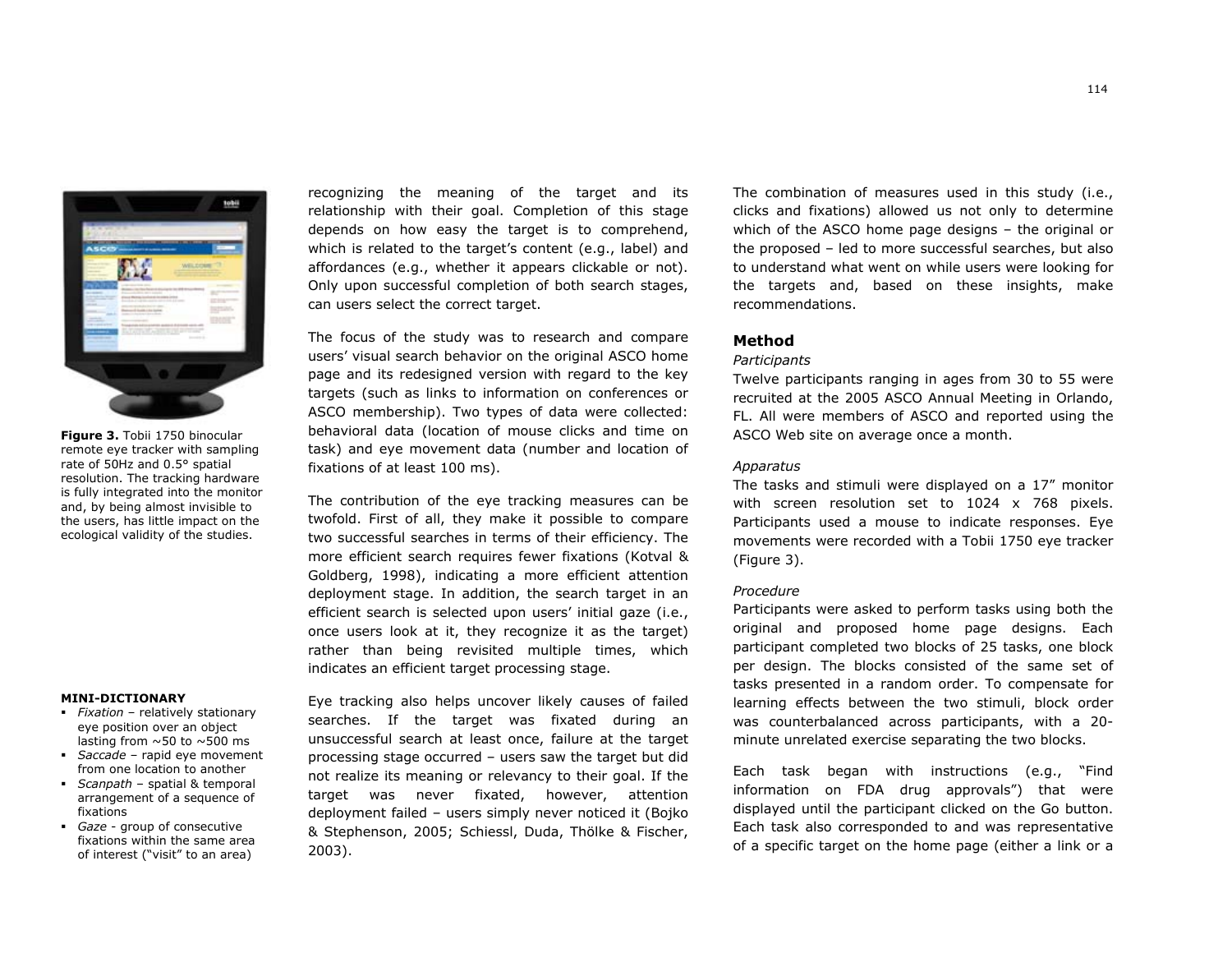button) that needed to be selected in order for the task to be completed successfully.

Once the ASCO home page appeared, the participant would click on the element that he/she would expect to lead to the successful completion of the task. Upon clicking, instructions for the next task were displayed. Since all participants were somewhat familiar with the original Web site, to avoid any surprise effects, they had an opportunity to familiarize themselves with the new design before the eye tracking study began.

# **Findings and Discussion**

Overall, the original and proposed designs did not significantly differ at the .05 level in terms of efficiency (average time on task: 4.1 s and 4.4 s, respectively) and accuracy (percentage of correct clicks: 71% and 69%, respectively). However, several differences in accuracy were observed on a per task basis, such that the tasks could be divided into three groups:

- A. Tasks with similar accuracy levels with both designs (13 tasks)
- B. Tasks where a substantially higher accuracy was

|                 | <b>ACCURACY</b><br># participants who selected<br>correct target |                    | <b>OVERALL EFFICIENCY</b><br>Time on task |                    | <b>SEARCH EFFICIENCY</b><br># fixations prior to<br>selection |                    |
|-----------------|------------------------------------------------------------------|--------------------|-------------------------------------------|--------------------|---------------------------------------------------------------|--------------------|
|                 | original<br>design                                               | proposed<br>design | original<br>design                        | proposed<br>design | original<br>design                                            | proposed<br>design |
| Task I          | 12                                                               | 12                 | 2.4s                                      | 1.1 <sub>s</sub>   |                                                               | 3                  |
| <b>Task II</b>  | 10                                                               | 12                 | 7.4s                                      | 1.7 <sub>s</sub>   | 21                                                            | 5                  |
| <b>Task III</b> | 12                                                               | 0                  | 3.1 <sub>s</sub>                          | 6.5s               | 9                                                             | 18                 |

**Table 1.** Mean accuracy and efficiency values obtained with the original design, as compared to the proposed design. The grey cells indicate differences significant at p < .05 (paired-means Wilcoxon signedrank test).

achieved using the *original* design (5 tasks)

C. Tasks where the *proposed* design led to higher accuracy (7 tasks).

In our eye movement analysis, we attempted to explain the differences in accuracy in task groups B and C, and to identify any potential differences where none were detected with the accuracy measure in task group A. To present our analysis in sufficient detail, we will focus on three representative tasks that show a wide spectrum of the contributions of eye tracking to the study. Two of these tasks achieved perfect or almost perfect success rates with both designs, while in one the proposed design was far less successful than the original. Table 1 summarizes the search accuracy and efficiency results for all three tasks.

# *TASK I: Find a list of upcoming conferences (Figure 4)*

All participants selected the intended targets using both designs. The time on task data indicated that the proposed design facilitated faster search (1.1s) than the original design (2.4s). This statistically significant difference ( $p < .05$ ) could be attributed to the number of fixations that it took for the participants to find and select the target. While the original design required an average of seven fixations, the proposed design reduced this number to three (*p < .05)*. The distributions of these fixations in Figure 4 illustrate what happened during search.

Conference information is one of the main content areas on the ASCO Web site that users should be able to access immediately, without having to scan the entire page. However, fixations on the original design were scattered, covering multiple areas besides the left side navigation which contained the target. Most fixations in the proposed design, on the other hand, concentrated in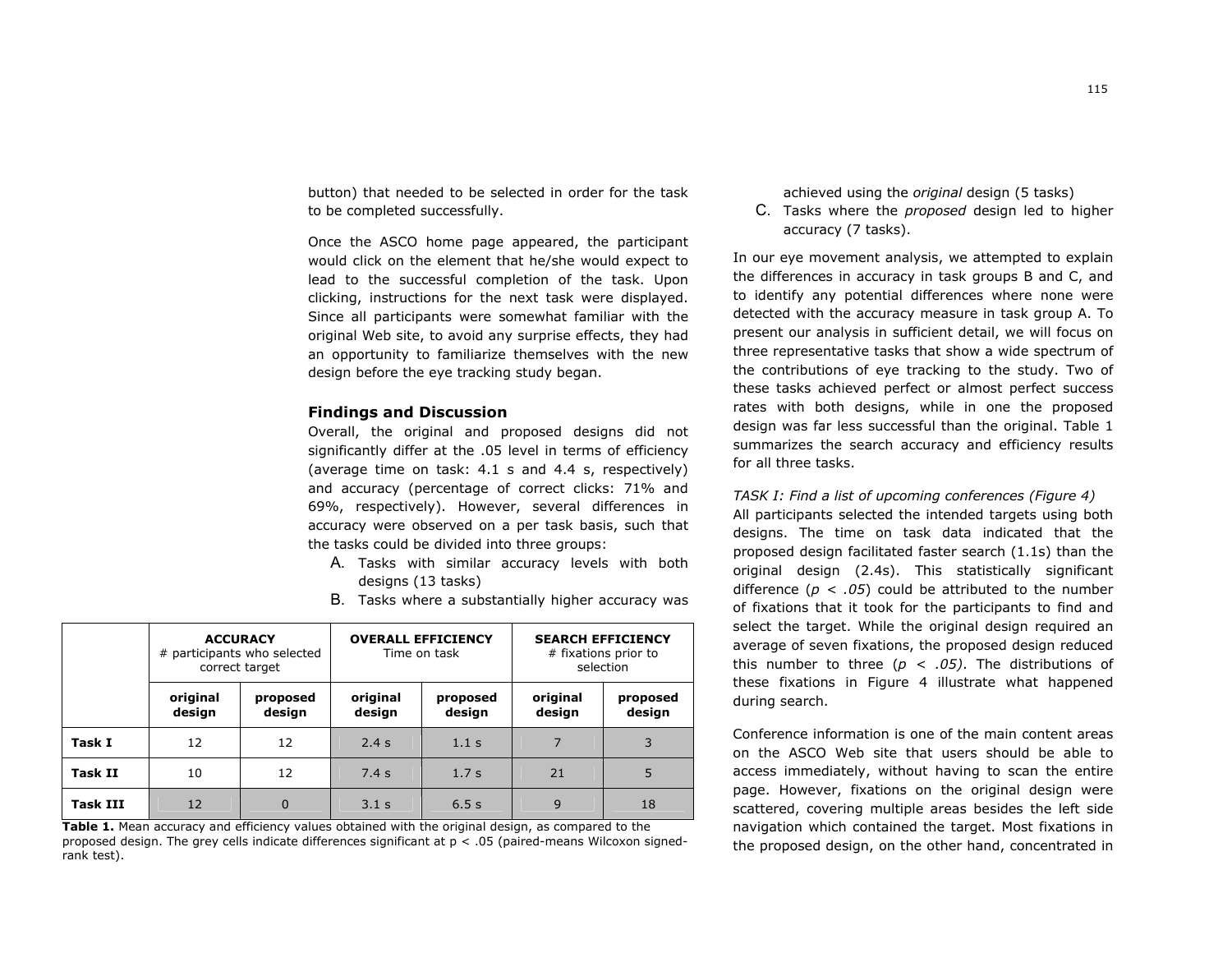The images on this and following pages are called "**Heatmaps**". They illustrate the combined gaze activity for all participants. The colors represent the number of fixations on any given area, with warmer colors indicating more fixations. Lack of color indicates areas that no one fixated on.



**Figure 4.** Heatmaps (see side note) for Task I (top: original design, bottom: proposed design)

the upper (blue) portion of the left side navigation, where all the key links were located. This indicates that the proposed design was more efficient at the attention deployment stage in a search for the particular target.

A likely cause of the increase in efficiency was the removal of page elements that act as distractors, often pulling users' attention in many different directions. For

> example, in the proposed design, the top navigation links were combined with the other navigational items to form a single main navigational area, thus reducing the number of elements competing for attention.

> Scanpath analysis revealed that four participants gazed on the target ("Meetings & Education") more than once prior to its selection in the original design. In the proposed design, however, everyone selected the target ("Meetings") on their first gaze upon it. This finding suggests that the proposed design also facilitated a more efficient target processing stage of the search, likely due to the separation of the "Meetings" section from the "Education" section in the new information structure. "Meetings" appeared to have been easier to recognize and associate with conferences on its own, rather than in combination with "Education".

> Even though both designs yielded a 100% success rate in this task, the

proposed design required fewer fixations overall and fewer gazes on the target to complete the task, thus exhibiting higher efficiency at both stages of search: attention deployment and target processing.

# *TASK II: Join ASCO (Figure 5)*

Accuracy in this task was high for both home page versions – ten participants made a correct selection in the original design and all twelve in the proposed design. Scanpath analysis of both designs revealed that when the target was selected, it was selected upon the participants' first gaze on it, suggesting that it was recognized as soon as it was noticed. Hence, no differences between the designs were noted at the target processing stage.

A large difference in efficiency was observed at the attention deployment stage, however, with the original home page requiring 21 fixations and 7.4s for the search to be completed, and the proposed home page requiring only five fixations and 1.7s (*p < .05)*. What led to this significant improvement was most likely the relocation of the target control relative to other elements (its absolute location remained almost the same) in addition to a change in graphic treatment.

In the original design, the "Become a Member" control appeared separate from the other navigation and similar to the non-functional divider between the main navigation and the membership area. When scanning the page, users tended to focus on those two areas, while avoiding direct fixations on the "dividers". Eventually, they would start a more systematic search, which would bring them to the target. In the proposed design, the "Membership" link became a part of the main navigation, which was consistent with user expectations and made it much easier to find.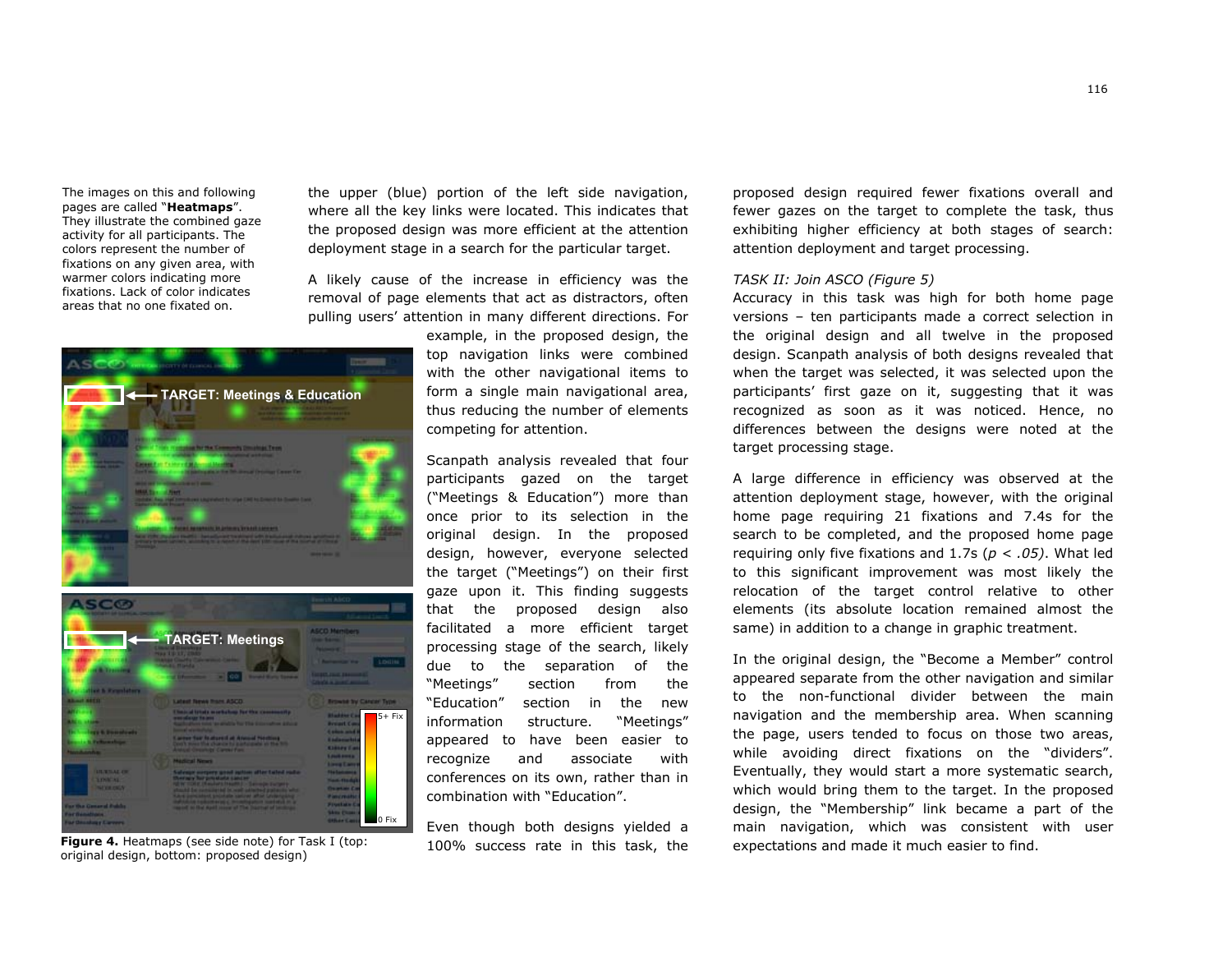This is another example where users chose the right starting point for their task using both designs, but the designs were not equally "good". What distinguished them from each other was not the effectiveness of search, but the efficiency at the attention deployment stage. The search targets, while easy to understand and correctly selected when noticed, differed in terms of the

ease with which they were noticed.





**Figure 5.** Heatmaps illustrating the distribution of fixations for Task II (top: original design, bottom: proposed design)

# *TASK III: Find ASCO's position statements (Figure 6)*

Unlike in Tasks I and II, the two home page versions in this task had different success rates, with the original design leading to 100% accuracy and the proposed one to 0%. To make recommendations, we had to determine the cause of this drop. Our improvement suggestions were to be based on the combined learnings from both the successful and unsuccessful designs in each task.

The distribution of fixations on the proposed home page indicates that participants conducted a thorough search of the left-side navigation before making their (incorrect) selection. Participants made an average of 18 fixations and spent 6.5 s on that page, as compared to the nine fixations and 3.1s on the original design (*p < .05*).

During the task, the target in the proposed design ("Practice Resources") was gazed upon twice on

average, which made it likely to be registered. However, the participants did not select the target because they failed to either comprehend its meaning or realize its relationship to the task. The link that was eventually selected by most (nine) users was "Legislative & Regulatory" located right below the target.

These findings indicate that the position statements users were looking for were more strongly associated with regulations and policies than with resources. Although all users were able to find the target under "Policy & Practice" in the original design, changing "Practice Resources" back to "Policy & Practice" was not recommended. The original category encompassed two distinctive types of content and dividing it into "Legislative & Regulatory" and "Practice Resources" in the proposed design proved to be very effective for many other tasks. Instead, we suggested moving position statements to the "Legislative & Regulatory" section to better meet user expectations.

The targets in both designs were noticed by all users. The search failure that was noted in the proposed design occurred at the target processing stage due to a mismatch between user expectations and the categorization of information.

# **Conclusion**

Most tasks that users attempt when interacting with interfaces include visual search components, requiring that users locate correct controls and information on the display. The *outcomes* of these searches, such as time and accuracy, are easy to determine using conventional testing techniques. It is, however, far more challenging to examine the *process* that led to these outcomes*.* Most methods that can provide us with process-related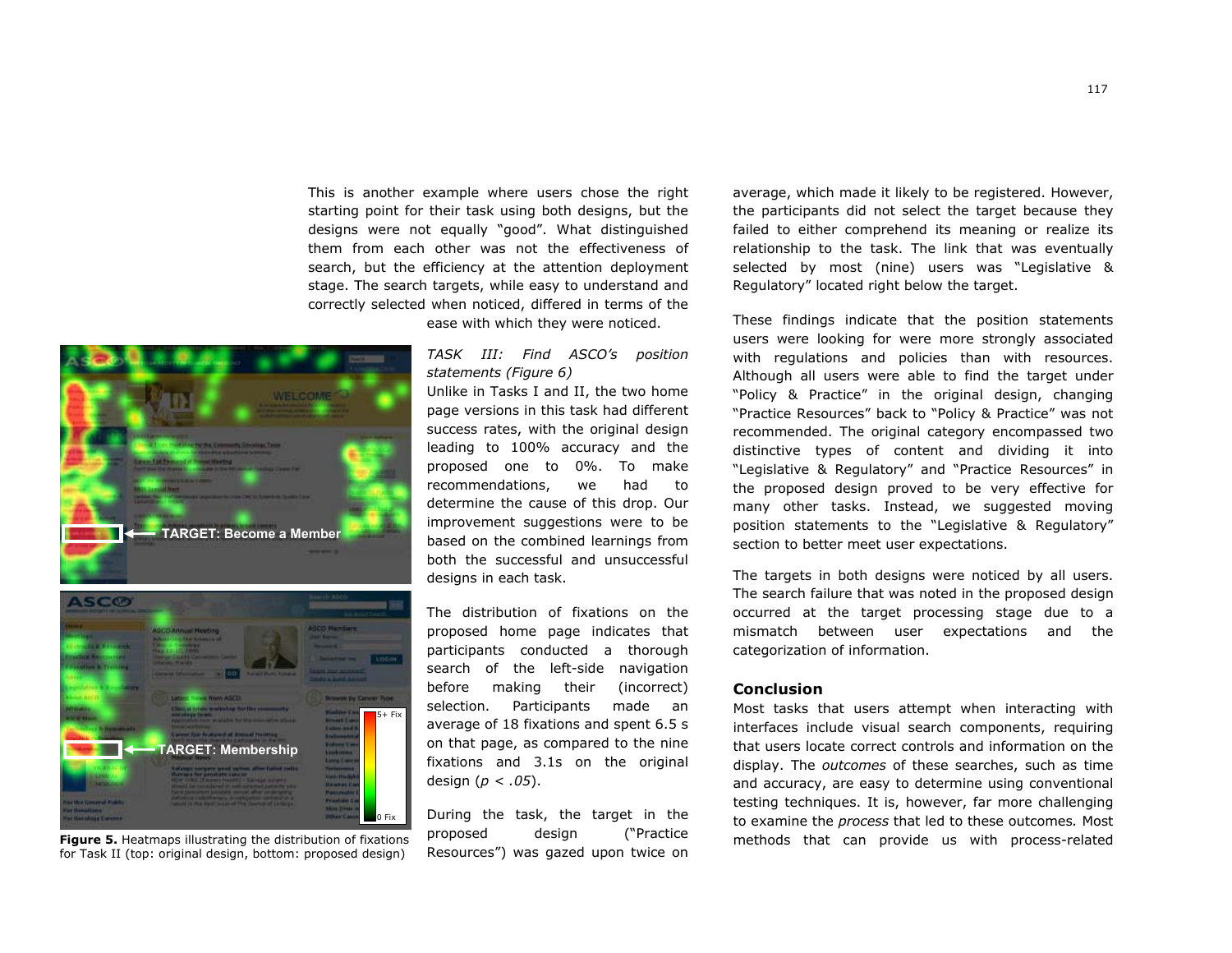information are limited. For example, mouse movements are an impoverished source of data (users process a lot more information than indicated by the areas visited with the cursor), user self-reports are often biased or incomplete (people are rarely fully conscious of their attention shifts), and brain activity is impractical to observe in user experience studies.





**Figure 6.** Heatmaps illustrating the distribution of fixations for Task III (top: original design, bottom: proposed design)

Eye movement data are fairly reliable (i.e., most of the time people focus their attention where they are looking – Liversedge & Findlay, 2000) and easy to collect without sacrificing ecological validity of the study. They provide a more complete picture of the interaction by filling in the gaps between observable events (e.g., scrolling, clicking, typing) with information on attentional processes (Richardson & Spivey, 2004).

In a design vs. redesign comparison, the general role of eye tracking is to determine whether or not the new interface is better, not just in terms of the most apparent outcomes but also the process, and why. By evaluating the efficiency of the search process, eye tracking in the present study provided an additional *quantitative* measure (number of fixations) to support the time on task data in identifying a better design in a situation in which both designs produced equally high success rates (Tasks I and II).

While the number of fixations tends to be correlated with time on task, the unique value of eye tracking lies in the *qualitative* eye movement analysis. The time measure reflects the overall task efficiency but it does not provide any indication as to why the efficiency was low (or high). By knowing where users looked at any given time during search, we can pinpoint the reasons for any inefficiencies or even search failures.

In our study, the qualitative analysis of users' eye movements helped identify issues at two stages of search: deployment of attention (Tasks I & II) and target processing (Tasks I and III). This diagnosis allowed us to determine the changes that made (or would make) the proposed design more successful, such as improving information categorization (Tasks I and III), removing distractors (Task I), or modifying graphic treatment and/or location of an element (Task II).

These benefits of using eye tracking for the diagnosis of the underlying causes of search problems were noted for 17 out of the 25 tasks that were administered in the study. The remaining eight tasks did not differ in terms of accuracy, time on task, and scanpath efficiency between the two designs, and eye tracking data merely supported the more conventional performance measures.

Based on the results of the eye tracking study for all 25 tasks and other evaluation activities, we determined that overall, the proposed design better meets user needs and expectations. We also made suggestions addressing the elements of the proposed design that did not improve or negatively affected the user experience. Because changing the appearance, location, or content of one element can easily affect other elements, all recommendations were made in consideration of the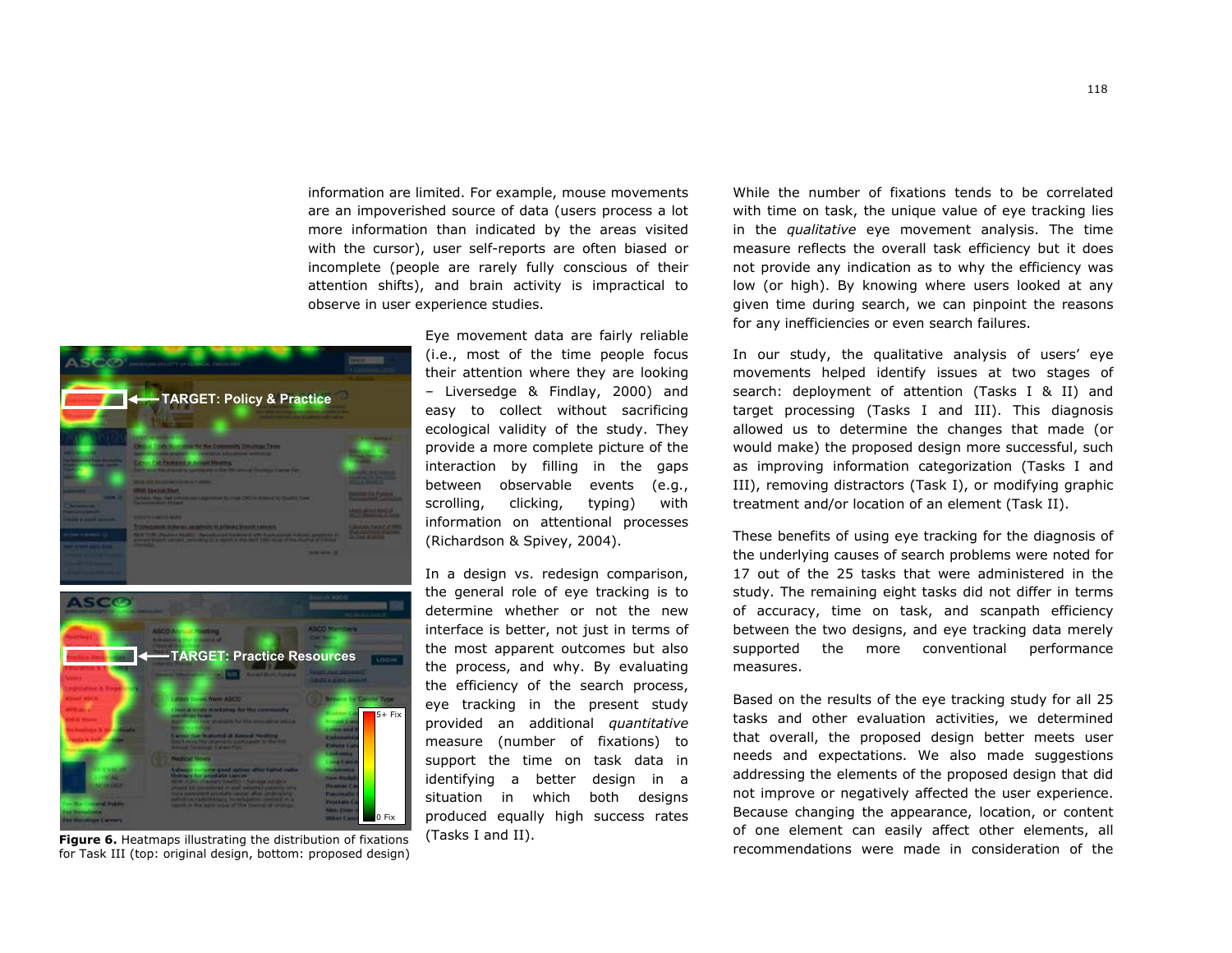entire display. While not always feasible, it would be ideal for the re-redesign to be tested again to ensure that the implemented changes improved the user experience where intended without disrupting other areas of the interface.

The limitations of the eye tracking method include additional resource requirements, such as the relatively high cost of equipment and increased preparation and analysis time. It is thus important to ensure that the use of eye tracking is justified by the process-related questions of the study, as not all user experience research requires such fine-grained analysis (Bojko, 2005).

Another limitation involves having to study two or more interfaces to obtain best results. Because there are no absolute standards for eye movements in humancomputer interaction, the data collected with one interface needs to be evaluated relative to the data collected with another. An additional constraint to keep in mind is that eye movement measures on their own have a limited applicability in user experience research (studies where eye tracking can answer all the questions are not very common), and should almost always be used in combination with other measures, including behavior and user attitudes/preferences.

We presented an example of how eye tracking can be used to supplement other techniques to compare and improve interfaces. Integrating data collected using different techniques is always a challenge, especially when one of the methods involves a different modality and has a potential that has not yet been fully uncovered in the field of user experience. We hope that this report provided an insight into why and how to conduct this integration.

# **Practitioner's Take-Aways**

There are a few practical implications of the above case study and discussion:

- One of the ways eye tracking can benefit user experience research is by providing additional measures that help compare alternative designs of the same interface.
- Time on task and error rate do not always tell the whole story. Eye movements help reveal the *process*, often not fully conscious, that led to these observable outcomes.
- • Eye tracking should be used when a detailed evaluation of visual search is required to make recommendations. The number of times the target was looked at and the number of fixations prior to the first fixation on the target provide information about the attention deployment stage of search (Did users see the target? Did they have trouble locating it?) and about the target processing stage (Did users have difficulties comprehending the target?).

# **Acknowledgements**

Special thanks to Bernie Khoo and Robert Schumacher for making this study possible, and to Amy Quinn and Catherine Gaddy for help with data collection.

# **References**

Bojko, A. (2005). Eye Tracking in User Experience Testing: How to Make the Most of It. *Proceedings of the <sup>14</sup>th Annual Conference of the Usability Professionals Association (UPA).* Montréal, Canada.

Bojko, A. & Stephenson, A. (2005). Supplementing Conventional Usability Measures with Eye Movement Data in Evaluating Visual Search Performance.